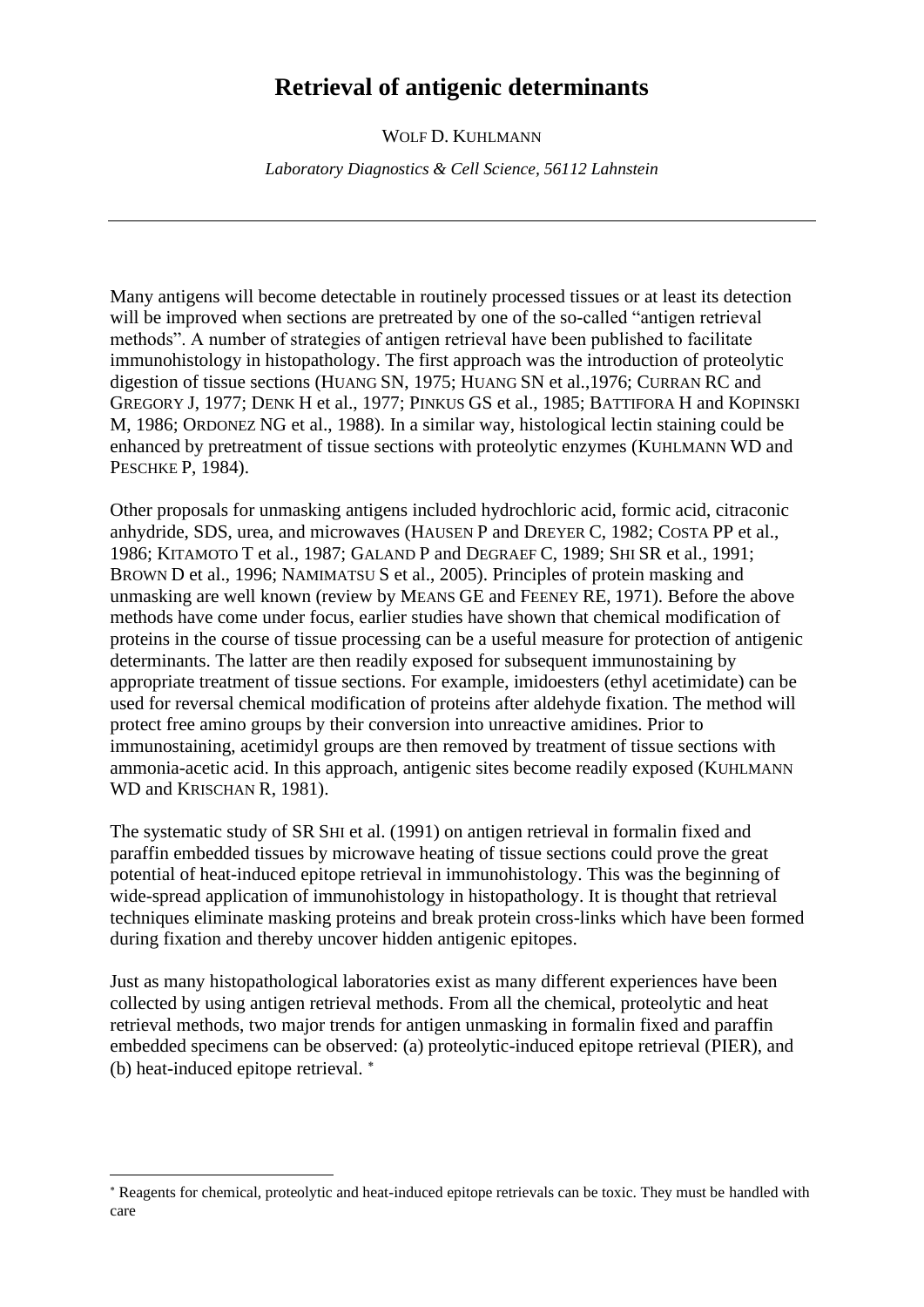## **Antigen unmasking by proteolytic-induced epitope retrieval (PIER)**

Proteolytic enzymes such as pronase, proteinase K, trypsin, papain, pepsin etc. can have antigen-unmasking effects on formaldehyde fixed tissue sections. The required enzyme concentrations, digestion times and reaction temperatures will largely depend on both the antigens and the prepared tissues. The standardization of fixation is important for consistent results. Enzyme digestion should be strictly controlled, otherwise no antigen retrieval is achieved or damage of tissue sections and false negative results will occur. Here, we give digestion schedules for the most preferred proteases; be aware that trypsin digestion in particular can cause tissue damage.

| <b>Reagents</b>                                                                                                                                                                                                              | <b>Solutions</b>                                                                                                                                            |  |  |
|------------------------------------------------------------------------------------------------------------------------------------------------------------------------------------------------------------------------------|-------------------------------------------------------------------------------------------------------------------------------------------------------------|--|--|
| Pronase E, Protease type XIV from Strepto-<br><i>myces griseus</i> (Sigma Chemical Co.)<br>Phosphate buffered saline (PBS)<br>PBS supplemented with 0.1 M glycine<br>(PBS/glycine)<br>PBS supplemented with 1% BSA (PBS/BSA) | 0.05% Pronase solution:<br>$\bullet$<br>0.005 g Pronase dissolved in<br>10.0 mL PBS<br>0.1% Pronase solution:<br>0.01 g Pronase dissolved in<br>10.0 mL PBS |  |  |
| <b>PIER</b> procedure<br>Deparaffinize and rehydrate sections (see chapter <i>Immunostaining with paraffin embedded tissue</i><br>sections):                                                                                 |                                                                                                                                                             |  |  |
| Pronase solution $(0.05 \text{ or } 0.1\%)$<br>2-10 min at $37^{\circ}$ C<br>(optimal enzyme concentrations and incubaton times depend on tissue specimen)                                                                   |                                                                                                                                                             |  |  |
| cool down to room temperature                                                                                                                                                                                                | $10 \text{ min}$                                                                                                                                            |  |  |
| distilled water                                                                                                                                                                                                              | several rinses                                                                                                                                              |  |  |
| PBS, PBS/glycine or PBS/BSA<br>(optionally)                                                                                                                                                                                  | $3 \times 2$ min                                                                                                                                            |  |  |
| Perform immunostaining according to standard protocol                                                                                                                                                                        |                                                                                                                                                             |  |  |

#### **Pronase (Protease Type XIV) method**

#### **Proteinase K method**

| <b>Reagents</b>                                              | <b>Solutions</b>                                                                       |
|--------------------------------------------------------------|----------------------------------------------------------------------------------------|
| Proteinase K from Tritirachium album<br>(Sigma Chemical Co.) | Tris-EDTA buffer pH 8.0<br>٠<br>$(0.05$ M Tris and $0.001$ M EDTA):                    |
| Tris (TRIS Base)                                             | $6.06$ g Tris <i>plus</i><br>0.37 g EDTA are dissolved in<br>1000.0 mL distilled water |
| EDTA (disodium EDTA)                                         |                                                                                        |
| $HCl$ (ca 10-30%)                                            |                                                                                        |
| Phosphate buffered saline (PBS)                              | mix and adjust pH to 8.0 with concentrated<br>HC <sub>1</sub>                          |
| PBS supplemented with 1% BSA (PBS/BSA)                       | 0.04% Proteinase K stock solution:<br>٠                                                |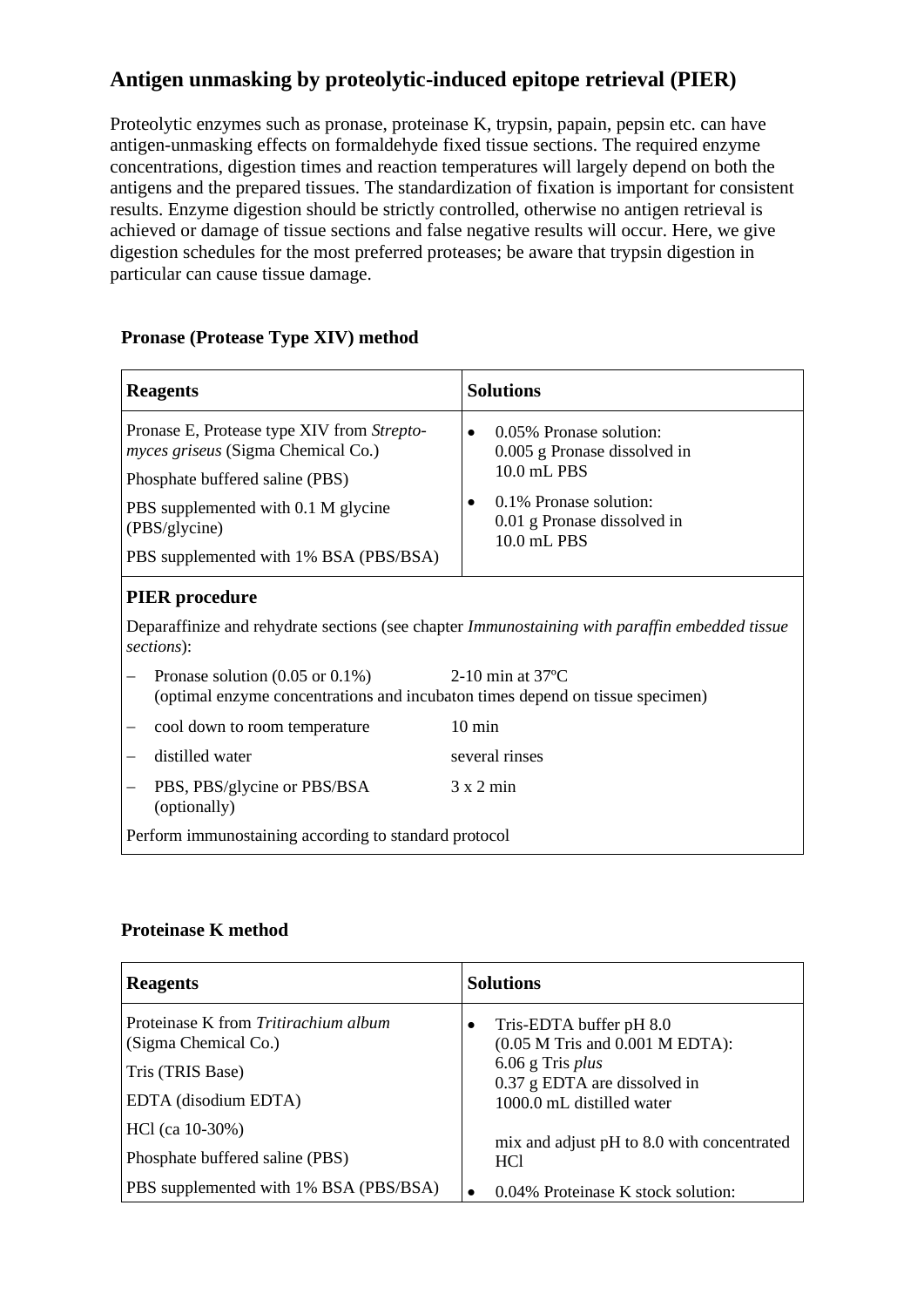|                                                                                                                     | Distilled water                                                                                                                               | 4.0 mg Proteinase K are dissolved in<br>10.0 mL Tris-EDTA buffer<br>Proteinase K working solution (0.002%):<br>1.0 mL Proteinase stock dissolved in<br>19.0 mL Tris-EDTA buffer |
|---------------------------------------------------------------------------------------------------------------------|-----------------------------------------------------------------------------------------------------------------------------------------------|---------------------------------------------------------------------------------------------------------------------------------------------------------------------------------|
| <b>PIER</b> procedure                                                                                               |                                                                                                                                               |                                                                                                                                                                                 |
| Deparaffinize and rehydrate sections (see chapter <i>Immunostaining with paraffin embedded tissue</i><br>sections): |                                                                                                                                               |                                                                                                                                                                                 |
|                                                                                                                     | 10-20 min at $37^{\circ}$ C<br>Proteinase K working solution<br>(optimal enzyme concentrations and incubaton times depend on tissue specimen) |                                                                                                                                                                                 |
|                                                                                                                     | cool down to room temperature                                                                                                                 | $10 \text{ min}$                                                                                                                                                                |
|                                                                                                                     | distilled water                                                                                                                               | several rinses                                                                                                                                                                  |
|                                                                                                                     | PBS or PBS/BSA (optionally)                                                                                                                   | $3 \times 2$ min                                                                                                                                                                |
| Perform immunostaining according to standard protocol                                                               |                                                                                                                                               |                                                                                                                                                                                 |

### **Trypsin method**

| <b>Reagents</b>                                               | <b>Solutions</b>                                                                                                                                         |
|---------------------------------------------------------------|----------------------------------------------------------------------------------------------------------------------------------------------------------|
| Trypsin Type II from porcine pancreas<br>(Sigma Chemical Co.) | 0.5% Trypsin stock solution:<br>$\bullet$<br>50.0 mg Trypsin dissolved in                                                                                |
| Calcium chloride                                              | 10.0 mL distilled water (store at $-20^{\circ}$ C)                                                                                                       |
| NaOH(1 M)                                                     | 1% Calcium chloride stock solution:<br>$\bullet$                                                                                                         |
| Phosphate buffered saline (PBS)                               | 100.0 mg calcium chloride dissolved in<br>10.0 mL distilled water (store at $4^{\circ}$ C)                                                               |
| PBS supplemented with 1% BSA (PBS/BSA)                        | Trypsin working solution $(0.05\%)$ :<br>$\bullet$                                                                                                       |
| PBS supplemented with 1% gelatin                              | 1.0 mL Trypsin stock plus                                                                                                                                |
| Distilled water                                               | 1.0 mL calcium chloride stock dissolved in<br>8.0 mL distilled water                                                                                     |
|                                                               | adjust pH to 7.8 with NaOH<br>and use the solution immediately                                                                                           |
|                                                               | Trypsin working solution $(0.025\%)$ :<br>$\bullet$<br>0.5 mL Trypsin stock plus<br>1.0 mL calcium chloride stock dissolved in<br>8.5 mL distilled water |
|                                                               | adjust pH to 7.8 with NaOH<br>and use the solution immediately                                                                                           |
|                                                               |                                                                                                                                                          |

### **PIER procedure**

Deparaffinize and rehydrate sections (see chapter *Immunostaining with paraffin embedded tissue sections*):

- − Trypsin solution (0.025 or 0.05%) 10-20 min at 37ºC (optimal enzyme concentrations and incubaton times depend on tissue specimen)
- − cool down to room temperature 10 min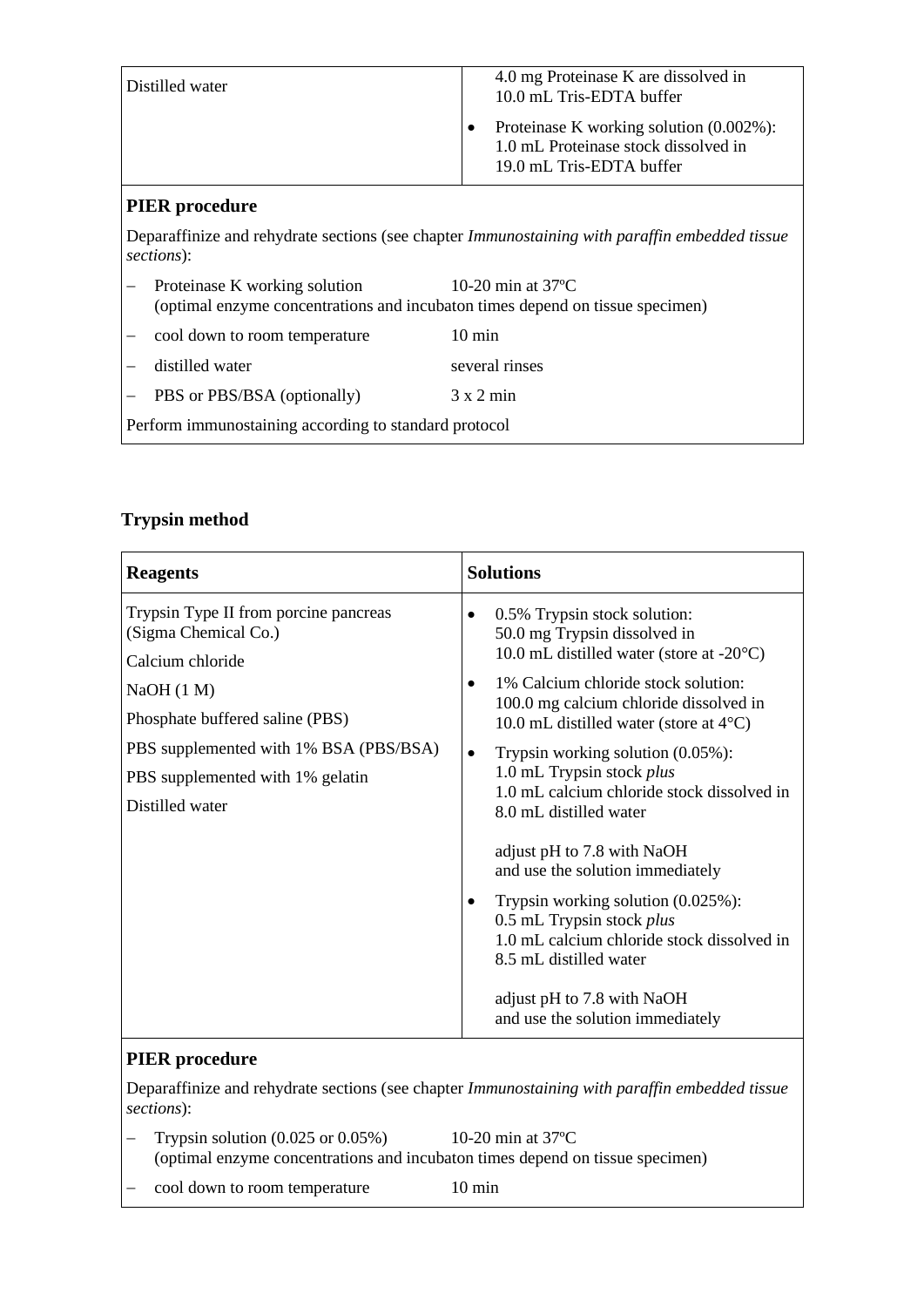distilled water several rinses

PBS/gelatin or PBS/BSA (optionally) 3 x 2 min

Perform immunostaining according to standard protocol

# **Antigen unmasking by heat-induced epitope retrieval (HIER)**

About 15 years after the introduction of immunoperoxidase labeling in our routine histology (KUHLMANN WD, 1975; WURSTER K et al, 1978), the invention of heat-induced epitope retrieval techniques by SR SHI et al. (1991) marked a breakthrough in all histopathological laboratories worldwide inasmuch as the detection of many antigens became significantly facilitated which were hitherto difficult to be stained. With the experience over many years it was found that heat mediated epitope retrieval methods are more effective and produce more consistent results than proteolytic digestion methods. Different heating methods have been used and compared in the meantime. Microwave ovens, pressure cookers and steamers are the most often applied devices, but autoclaves and water baths can be employed as well.

Among other effects, it is assumed that HIER will break molecular cross-links and reverse the protein-conformational changes which are induced by fixatives. Many aspects of HIER have been described (SHI SR et al., 1995; TAYLOR CR et al., 1996; SHI SR et al., 1997; SHI SR et al., 1998; MILLER RT et al., 2000; SHI SR et al., 2001; LEONG AS et al., 2002; SOMPURAM SR et al., 2004). These authors found that apart from the application of heat, conditions such as the achieved temperature level, its duration and the type of retrieval buffers greatly influence the unmasking efficiency. However, it must be kept in mind that the degree of fixation will significantly influence the effect of antigen retrieval by heat inasmuch as weakly fixed proteins (in aldehydes) are denatured rapidly at high temperatures, whereas such molecules will not be denatured at hightemperatures when they are well fixed. This may explain why tissues preserved in other fixatives than aldehydes can give unsatisfactory immunostaining following epitope retrieval by HIER methods.

So far, temperature has the most important effect on antigen unmasking. The chemicals used in the retrieval solutions including the type of ions, pH and molarity are not essential factors but may be co-factors (reviewed by SHI SR et al., 1997). Calcium chelating agents can be active in heat retrievals as supposed by JM MORGAN et al. (1997). The beneficial effect of calcium chelating agents (EDTA) in retrieval fluids is probably due to reversal of strong bonds between proteins and calcium ions induced by formaldehyde. In this way, EDTA and HIER can reverse conformation changes. Yet, it must be kept in mind that different antigens will behave differently.

The retrieval solutions applied for HIER techniques cover a wide range of pH values. Many studies have confirmed that none of the until now described retrieval solutions can be regarded as the ideal solution for all antigens. Usually, retrieval conditions must be optimized. In the beginning of experimentation or when a new antibody is used, several experiments are needed in order to choose the appropriate reaction conditions for antigen retrieval (AR) by the use of solutions (a) at different pH values, and, (b) at different temperatures. In any case, the combined use of positive and negative reacting tissue sections is needed to establish an optimal protocol. To this end, tissue micro arrays are especially useful.

Some popular retrieval solutions together with the use of different heating devices are summarized in the following Table.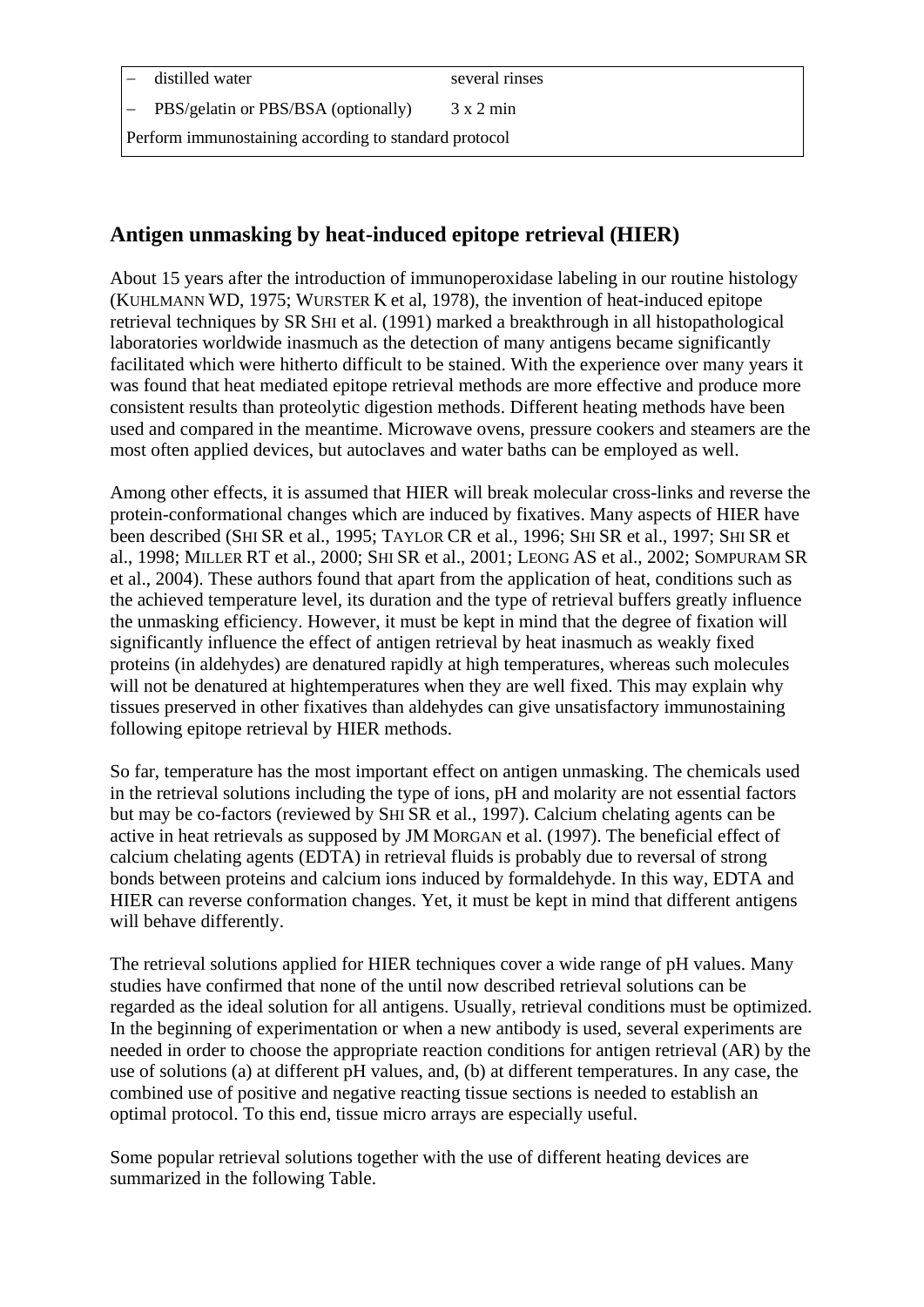|                                                | Retrieval method $AR$ solution pH 1-2 <sup>1</sup>                       | AR solution pH 6-8 $^2$                                                                                                                                                                                                           | AR solution pH 9-10 <sup>3</sup>                                                                                                                                                                                                                 |
|------------------------------------------------|--------------------------------------------------------------------------|-----------------------------------------------------------------------------------------------------------------------------------------------------------------------------------------------------------------------------------|--------------------------------------------------------------------------------------------------------------------------------------------------------------------------------------------------------------------------------------------------|
| <b>Water bath</b><br>$(80-95^{\circ}C)$        | Procedure:<br>no heat<br>a)<br>room temperature<br>b)<br>for $10-20$ min | Procedure:<br>a) 80-95°C, 20-45 min<br>cool down to room<br>b)<br>temperature for<br>$20 \text{ min}$                                                                                                                             | Procedure:<br>80-95°C, 20-30 min<br>a)<br>cool down to room<br>b)<br>temperature for<br>$20 \text{ min}$                                                                                                                                         |
| <b>Steamer</b><br>$(100^{\circ}C)$             | Procedure:<br>no heat<br>a)<br>room temperature<br>b)<br>for $10-20$ min | Procedure:<br>95-100°C, 10-45 min<br>a)<br>cool down to room<br>b)<br>temperature for<br>20 min                                                                                                                                   | Procedure:<br>95-100°C, 10-30 min<br>a)<br>cool down to room<br>b)<br>temperature for<br>20 min                                                                                                                                                  |
| <b>Microwave</b><br>$(100^{\circ}C)$           | Procedure:<br>no heat<br>a)<br>room temperature<br>b)<br>for $10-20$ min | Procedure:<br>a) microwave $2-3 \times 5$<br>min<br>at 700-800 Watts<br>cool down to room<br>b)<br>temperature for<br>20 min                                                                                                      | Procedure:<br>a) microwave $2-3 \times 5$<br>min<br>at 700-800 Watts<br>cool down to room<br>b)<br>temperature for<br>20 min                                                                                                                     |
| <b>Pressure cooker</b><br>$(120-125^{\circ}C)$ | Procedure:<br>a) no heat<br>room temperature<br>b)<br>for $10-20$ min    | Procedure:<br>a) heat to reach operating<br>temperature and<br>pressure at 120-125°C,<br>continue for 1-10 min<br>b) depressurize for about<br>$10 \text{ min}$<br>cool down to room<br>c)<br>temperature for<br>$10 \text{ min}$ | Procedure:<br>heat to reach operating<br>a)<br>temperature and<br>pressure at 120-125°C,<br>continue for 1-10 min<br>b) depressurize for about<br>$10 \text{ min}$<br>cool down to room<br>$\mathbf{c}$ )<br>temperature for<br>$10 \text{ min}$ |

Retrieval methods and antigen retrieval solutions (AR)

<sup>1</sup> Hydrochloric acid in distilled water (pH 0.6-0.9); formic acid (pH 1.6-2.0) and no heat applied for antigen retrieval

<sup>2</sup> Sodium citrate buffer (pH 6.0); citrate-EDTA buffer (pH 6.2); EDTA buffer (pH 8.0)<br><sup>3</sup> Tris-EDTA buffer (pH 9.0); Tris-saline buffer (pH 9.0)

Tris-EDTA buffer (pH 9.0); Tris-saline buffer (pH 9.0)

Use standardized conditions, e.g. constant buffer volume, same number of slides in each run, starting temperature of the retrieval solutions

## **Selection of antigen retrieval solutions**

Widely employed buffer solutions for heat-induced antigen unmasking.

#### **Citrate buffer pH 6.0 method**

| <b>Reagents</b>                 | <b>Solutions</b>                                                 |
|---------------------------------|------------------------------------------------------------------|
| Trisodium citrate               | 0.01 M Citrate buffer pH 6.0:<br>$\bullet$                       |
| HCl (1 M)                       | 2.94 g trisodium citrate dissolved in<br>1000 mL distilled water |
| Tween 20                        |                                                                  |
| Phosphate buffered saline (PBS) | mix and adjust pH to $6.0$                                       |
|                                 | Citrate-Tween (0.05%) buffer:                                    |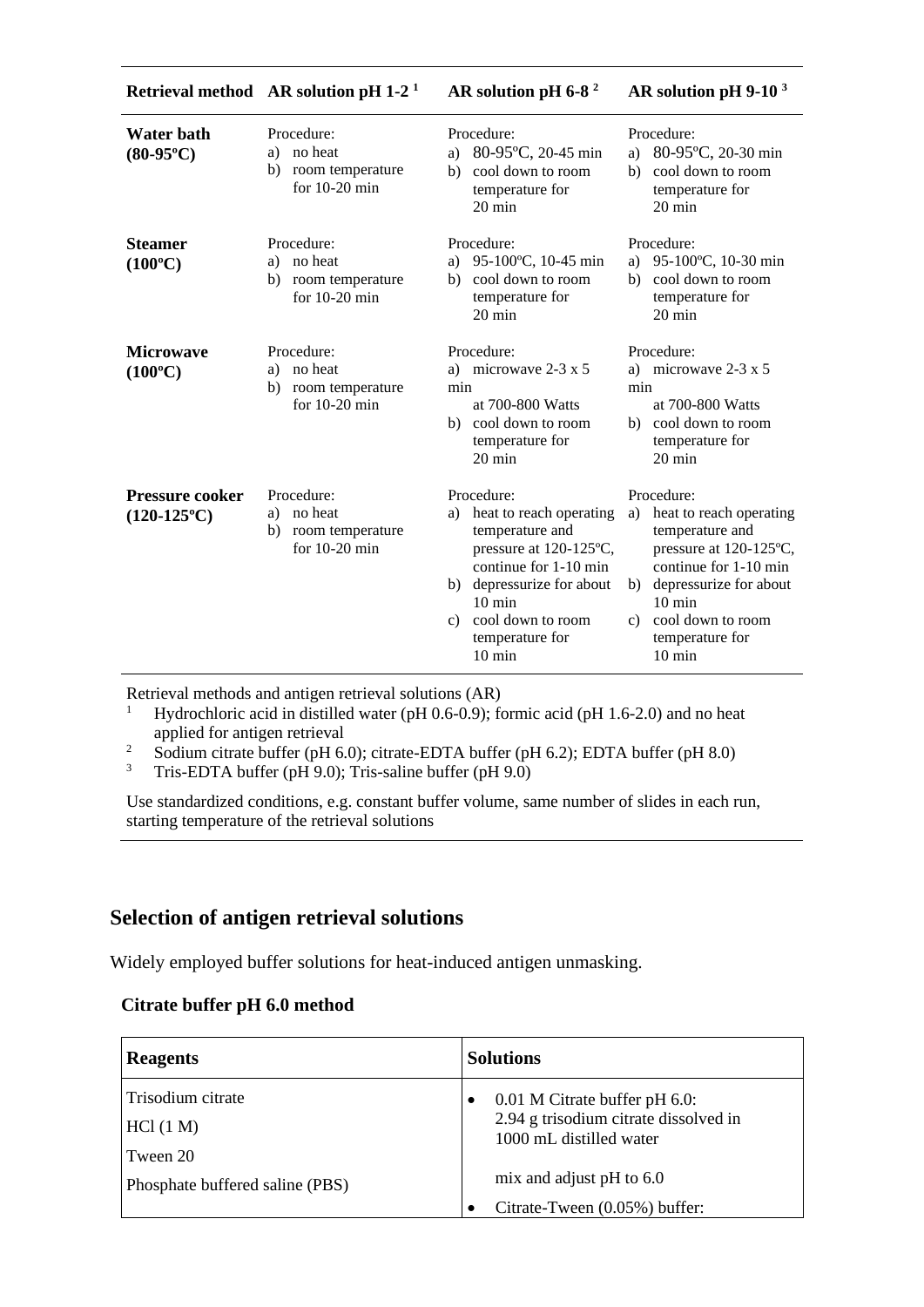### **Citrate-EDTA buffer pH 6.2 method**

| <b>Reagents</b>                                                                                            | <b>Solutions</b>                                                                                                                                                                                                |
|------------------------------------------------------------------------------------------------------------|-----------------------------------------------------------------------------------------------------------------------------------------------------------------------------------------------------------------|
| Citric acid (anhydrous)<br>Disodium dihydrogen ethylenediamine<br>tetraacetate (disodium EDTA)<br>Tween 20 | 0.01 M Citrate-EDTA buffer pH 6.2<br>٠<br>$(0.01 \text{ M} \text{ citric acid and } 0.002 \text{ M} \text{ EDTA})$ :<br>1.92 g citric acid <i>plus</i><br>$0.74$ g EDTA dissolved in<br>1000 mL distilled water |
| Phosphate buffered saline (PBS)<br>Distilled water                                                         | mix and adjust $pH$ to 6.2<br>Citrate-EDTA-Tween (0.05%) buffer:<br>0.5 mL Tween 20 dissolved in<br>1000 mL 0.01 M citrate-EDTA buffer                                                                          |

### **Citraconic anhydride buffer pH 7.4 method**

| <b>Reagents</b>                                                            | <b>Solutions</b>                                                                                                |
|----------------------------------------------------------------------------|-----------------------------------------------------------------------------------------------------------------|
| Citraconic anhydride<br>Phosphate buffered saline (PBS)<br>Distilled water | 0.05% Citraconic anhydride buffer pH 7.4:<br>0.5 g citraconic anhydride dissolved in<br>1000 mL distilled water |
|                                                                            | mix and adjust pH to 7.4                                                                                        |

### **EDTA buffer pH 8.0 method**

| <b>Reagents</b>                                                                  | <b>Solutions</b>                                                                                  |
|----------------------------------------------------------------------------------|---------------------------------------------------------------------------------------------------|
| Disodium dihydrogen ethylenediamine<br>tetraacetate (disodium EDTA)<br>NaOH(1 M) | $0.001$ M EDTA buffer pH 8.0:<br>$\bullet$<br>0.37 g EDTA dissolved in<br>1000 mL distilled water |
| Tween 20                                                                         | mix and adjust $pH$ to 8.0                                                                        |
| Phosphate buffered saline (PBS)                                                  | EDTA-Tween $(0.05\%)$ buffer:                                                                     |
| Distilled water                                                                  | 0.5 mL Tween 20 dissolved in<br>1000 mL 0.001 M EDTA buffer                                       |

# **Tris-EDTA buffer pH 9.0 method**

| <b>Reagents</b>                     | <b>Solutions</b>                    |
|-------------------------------------|-------------------------------------|
| Tris (TRIS Base)                    | Tris-EDTA buffer pH 9.0             |
| Disodium dihydrogen ethylenediamine | $(0.01$ M Tris and $0.001$ M EDTA): |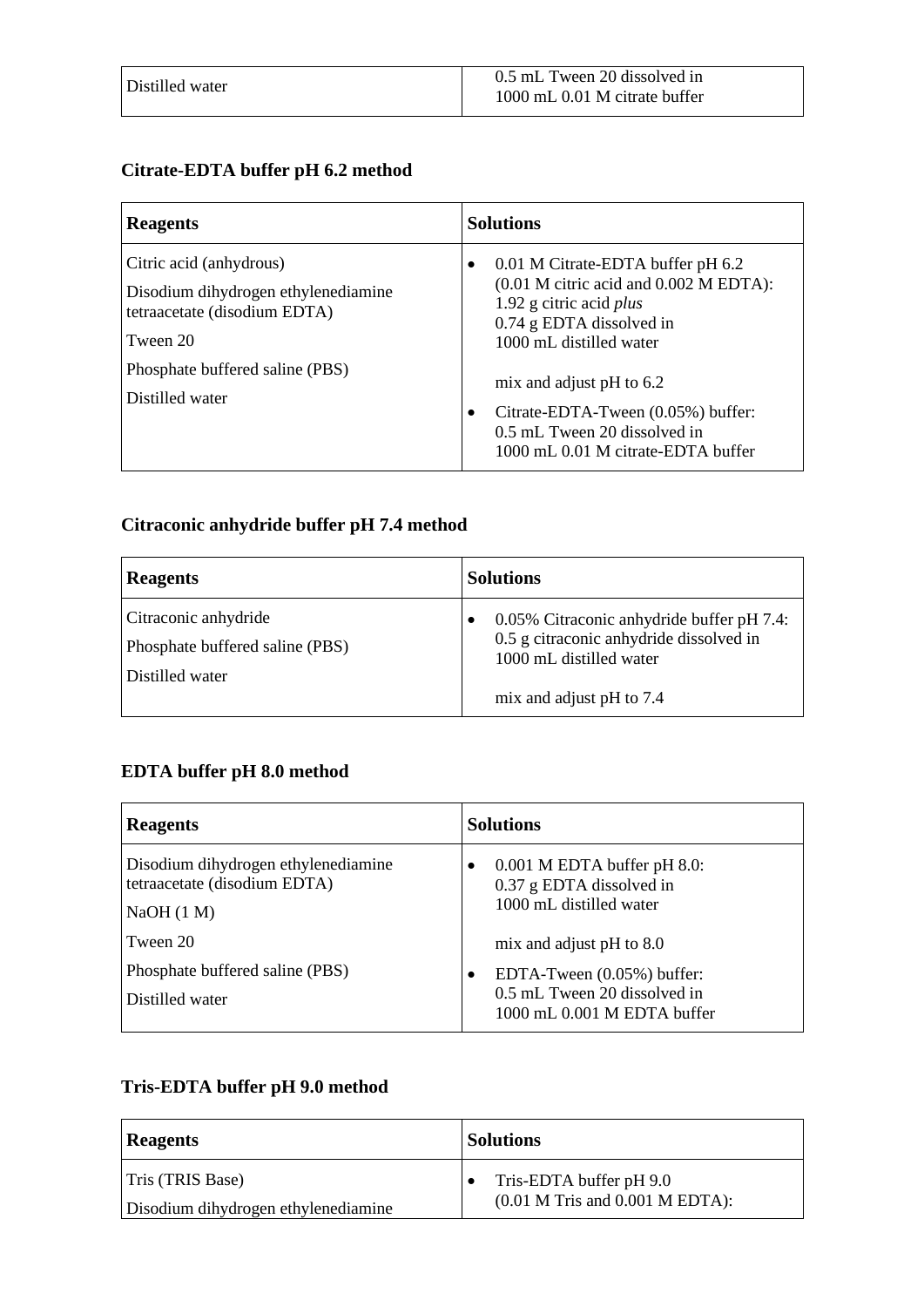| tetraacetate (disodium EDTA)<br>Tween 20 | $1.21$ g Tris plus<br>0.37 g EDTA are dissolved in                                                    |
|------------------------------------------|-------------------------------------------------------------------------------------------------------|
| Phosphate buffered saline (PBS)          | 1000.0 mL distilled water                                                                             |
| Distilled water                          | mix and control pH (solution is usually<br>at $pH$ 9.0)                                               |
|                                          | Tris-EDTA-Tween $(0.05\%)$ buffer:<br>0.5 mL Tween 20 dissolved in<br>1000 mL 0.01 M Tris-EDTA buffer |

#### **Tris-saline buffer pH 9.0 method**

| <b>Reagents</b>                                                     | <b>Solutions</b>                                                                                                                                      |
|---------------------------------------------------------------------|-------------------------------------------------------------------------------------------------------------------------------------------------------|
| Tris (TRIS Base)<br>Sodium chloride (NaCl)<br>HCl (1 M)<br>Tween 20 | Tris-NaCl buffer pH 9.0<br>٠<br>$(0.05$ M Tris and $0.15$ M NaCl):<br>$6.05$ g Tris plus<br>8.77 g NaCl are dissolved in<br>1000.0 mL distilled water |
| Phosphate buffered saline (PBS)<br>Distilled water                  | mix and adjust $pH$ to 9.0<br>Tris-NaCl-Tween $(0.05\%)$ buffer:<br>0.5 mL Tween 20 dissolved in<br>1000 mL 0.01 M Tris-NaCl buffer                   |

# **Heat-induced epitope retrieval (HIER)**

Several devices can be used to perform heat-retrieval. Generally, all HIER techniques are based on the heating of tissue specimens mounted on slides in a so-called retrieval solution, followed by a cooling down period, washings and subsequent immunostaining. The main difference between the various HIER methods is the heat source by which retrieval solutions and slides are heated. The method of HIER appears to be simple, but the variety of used instruments make comparisons very difficult. Heat devices can be water baths, microwave ovens, steamers, pressure cookers or autoclaves. Each device will have its advantages and disadvantages. For example, some problems with microwaves (household devices) are inherent with the physical principle, i.e. (a) irradiation produces heat which is not equally distributed within the container of retrieval solution (difficult to control), and (b) irradiation is not equally distributed within the microwave oven.

At least some standardization is needed for consistent results, and this includes a more precise control of heating with maintaining constant temperature at preselected levels. Some experimental and hypothetical approaches in this direction were recently considered (SHI SR et al., 2007). In the meantime, several HIER devices can be purchased. The technical advantages or disadvantages of those systems must be considered. With respect to costs, water baths are still useful as a *poor man's* heating device. The main drawback, however, is certainly the achievable temperature limited to 100°C. In this respect, pressure cookers can be more favorable.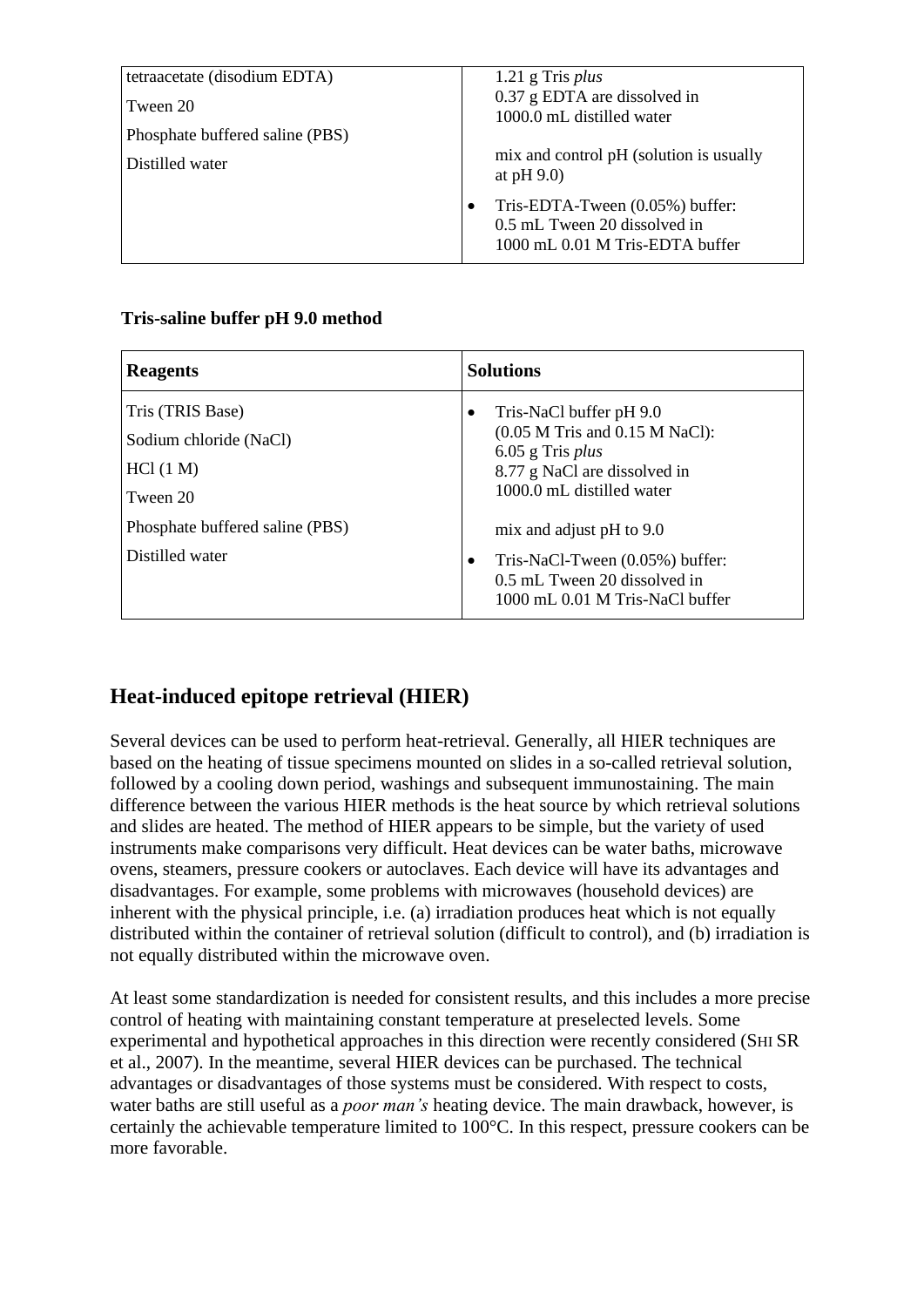#### **Basic schedule of HIER**

Deparaffinize and rehydrate sections (see chapter *Immunostaining with paraffin embedded tissue sections*).Water bath, steamer, pressure cooker or microwave oven may be used for heating. The technique of antigen unmasking with a water bath is described.

|                                                       | Retrieval solution                                                                                        | preheat water bath with staining jar (e.g. COPLIN,<br>HELLENDAHL OF SCHIEFFERDECKER) containing<br>the retrieval solution until 95-100 $\degree$ C are reached |
|-------------------------------------------------------|-----------------------------------------------------------------------------------------------------------|----------------------------------------------------------------------------------------------------------------------------------------------------------------|
|                                                       | antigen retrieval (f.e. water bath)                                                                       | place slides in preheated retrieval solution, cover<br>with loose-fitting lid and hold the temperature                                                         |
|                                                       | incubation time<br>20-40 min at $95-100^{\circ}$ C<br>(optimal incubaton time depends on tissue specimen) |                                                                                                                                                                |
|                                                       | cool down to room temperature                                                                             | remove staining jar from water bath and allow to<br>cool down for 15-20 min                                                                                    |
|                                                       | distilled water                                                                                           | several rinses                                                                                                                                                 |
|                                                       | <b>PBS</b>                                                                                                | $3 \times 2$ min                                                                                                                                               |
| Perform immunostaining according to standard protocol |                                                                                                           |                                                                                                                                                                |

It is also possible to combine HIER and PIER procedures. Such a strategy can be useful when loss of tissue sections due to high temperature heating will occur. In the first step, a lower temperature is applied as usual (f.e. 80ºC in citrate buffer). In the second step, antigen retrieval is completed by enzyme (f.e. trypsin) treatment (FROST AR et al., 2000).

Other reported techniques of epitope retrieval have made use of ultrasonic methods (PORTIANSKY EL and GIMENO EJ, 1996), so-called sonication-induced epitope retrieval. This approach, however, is not widely employed until now. Since comparative studies have resulted in contradictory staining results (BRYNES RK et al., 1997; MILLER RT et al., 2000), the usefulness of ultrasound epitope retrieval needs further evaluation.

### **Selected publications for further readings**

Means GE and Feeney RE (1971) Huang SN (1975) Kuhlmann WD (1975) Huang SN *et al*. (1976) Curran RC and Gregory J (1977) Denk H *et al*. (1977) Wurster K *et al*. (1978) Kuhlmann WD and Krischan R (1981) Hausen P and Dreyer C (1982) Kuhlmann WD and Peschke (1984) Pinkus GS *et al*. (1985) Battifora H and Kopinski M (1986) Costa PP *et al*. (1986) Kitamoto T *et al*. (1987) Ordonez NG *et al*. (1988) Galand P and Degraef C (1989)